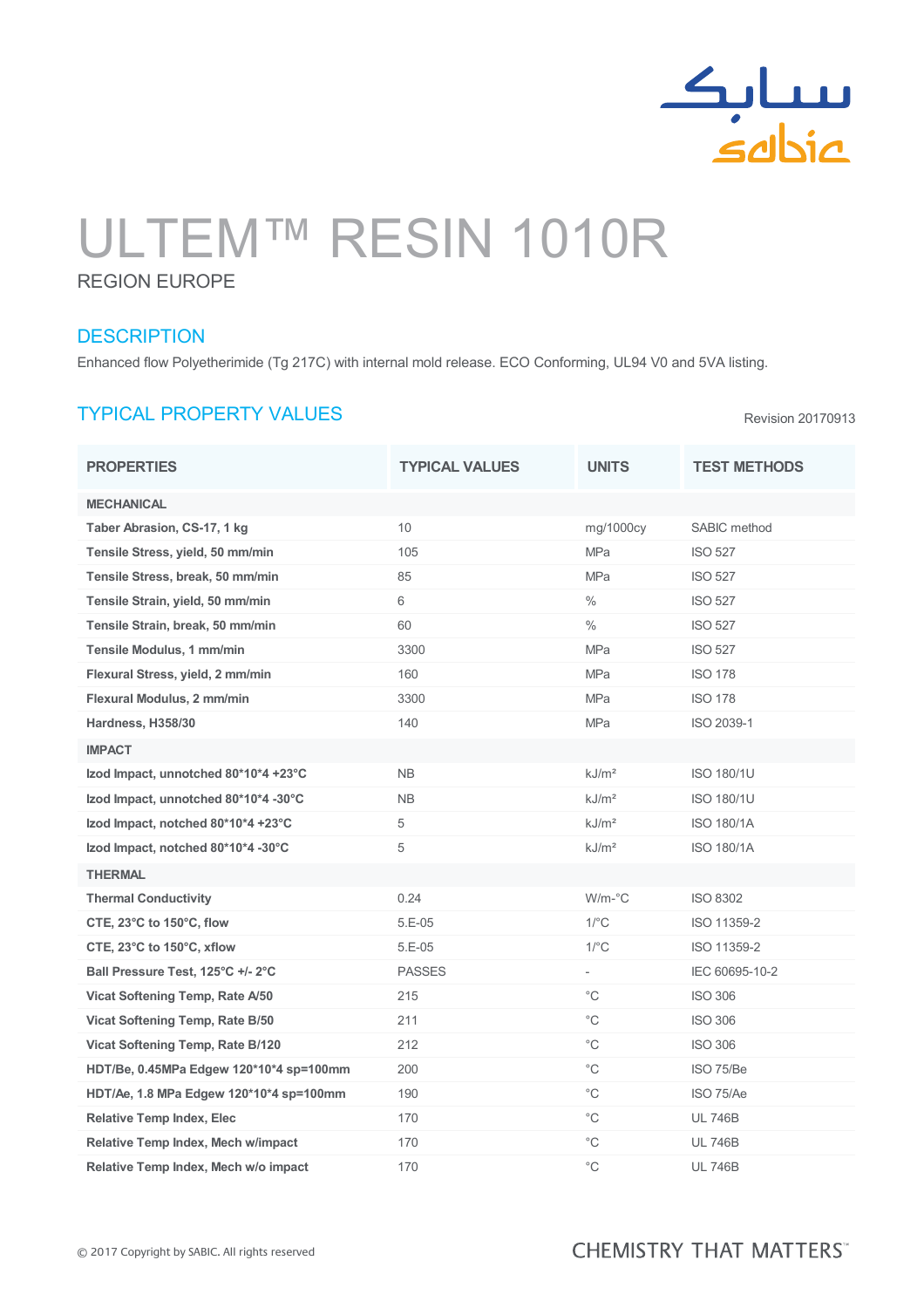

| <b>PROPERTIES</b>                             | <b>TYPICAL VALUES</b> | <b>UNITS</b>             | <b>TEST METHODS</b> |
|-----------------------------------------------|-----------------------|--------------------------|---------------------|
| <b>PHYSICAL</b>                               |                       |                          |                     |
| Mold Shrinkage on Tensile Bar, flow (2) (5)   | $0.5 - 0.7$           | $\frac{0}{0}$            | SABIC method        |
| <b>Density</b>                                | 1.27                  | g/cm <sup>3</sup>        | <b>ISO 1183</b>     |
| Water Absorption, (23°C/sat)                  | 1.25                  | $\frac{0}{0}$            | <b>ISO 62</b>       |
| Moisture Absorption (23°C / 50% RH)           | 0.7                   | $\%$                     | <b>ISO 62</b>       |
| Melt Volume Rate, MVR at 340°C/5.0 kg         | 13                    | $cm3/10$ min             | <b>ISO 1133</b>     |
| <b>ELECTRICAL</b>                             |                       |                          |                     |
| <b>Volume Resistivity</b>                     | $1.E+15$              | Ohm-cm                   | <b>IEC 60093</b>    |
| <b>Surface Resistivity, ROA</b>               | $>1.E+15$             | Ohm                      | IEC 60093           |
| Dielectric Strength, in oil, 1.6 mm           | 28                    | kV/mm                    | IEC 60243-1         |
| <b>Relative Permittivity, 1 MHz</b>           | 2.9                   |                          | <b>IEC 60250</b>    |
| Dissipation Factor, 50/60 Hz                  | 0.0005                | $\overline{\phantom{a}}$ | <b>IEC 60250</b>    |
| <b>Dissipation Factor, 1 MHz</b>              | 0.006                 | $\overline{\phantom{a}}$ | <b>IEC 60250</b>    |
| <b>Dissipation Factor, 2450 MHz</b>           | 0.0025                | $\overline{\phantom{a}}$ | IEC 60250           |
| <b>Comparative Tracking Index</b>             | 150                   | V                        | IEC 60112           |
| <b>Comparative Tracking Index, M</b>          | 100                   | $\vee$                   | IEC 60112           |
| <b>Relative Permittivity, 50/60 Hz</b>        | 2.9                   | $\bar{ }$                | <b>IEC 60250</b>    |
| <b>FLAME CHARACTERISTICS</b>                  |                       |                          |                     |
| UL Recognized, 94V-0 Flame Class Rating (3)   | 0.75                  | mm                       | <b>UL 94</b>        |
| UL Recognized, 94-5VA Rating (3)              | 3                     | mm                       | <b>UL 94</b>        |
| Glow Wire Flammability Index 960°C, passes at | 3.2                   | mm                       | IEC 60695-2-12      |
| Oxygen Index (LOI)                            | 44                    | $\frac{0}{0}$            | <b>ISO 4589</b>     |
| <b>INJECTION MOLDING</b>                      |                       |                          |                     |
| <b>Drying Temperature</b>                     | 150                   | $^{\circ}$ C             |                     |
| <b>Drying Time</b>                            | $4 - 6$               | hrs                      |                     |
| <b>Maximum Moisture Content</b>               | 0.02                  | $\%$                     |                     |
| <b>Melt Temperature</b>                       | $370 - 410$           | $^{\circ}C$              |                     |
| <b>Nozzle Temperature</b>                     | $350 - 405$           | $^{\circ}{\rm C}$        |                     |
| Front - Zone 3 Temperature                    | $360 - 415$           | $^{\circ}$ C             |                     |
| Middle - Zone 2 Temperature                   | $350 - 405$           | $^{\circ}{\rm C}$        |                     |
| <b>Rear - Zone 1 Temperature</b>              | $340 - 395$           | $^{\circ}$ C             |                     |
| <b>Hopper Temperature</b>                     | $80 - 120$            | $^{\circ}$ C             |                     |
| <b>Mold Temperature</b>                       | $140 - 180$           | $^{\circ}{\rm C}$        |                     |